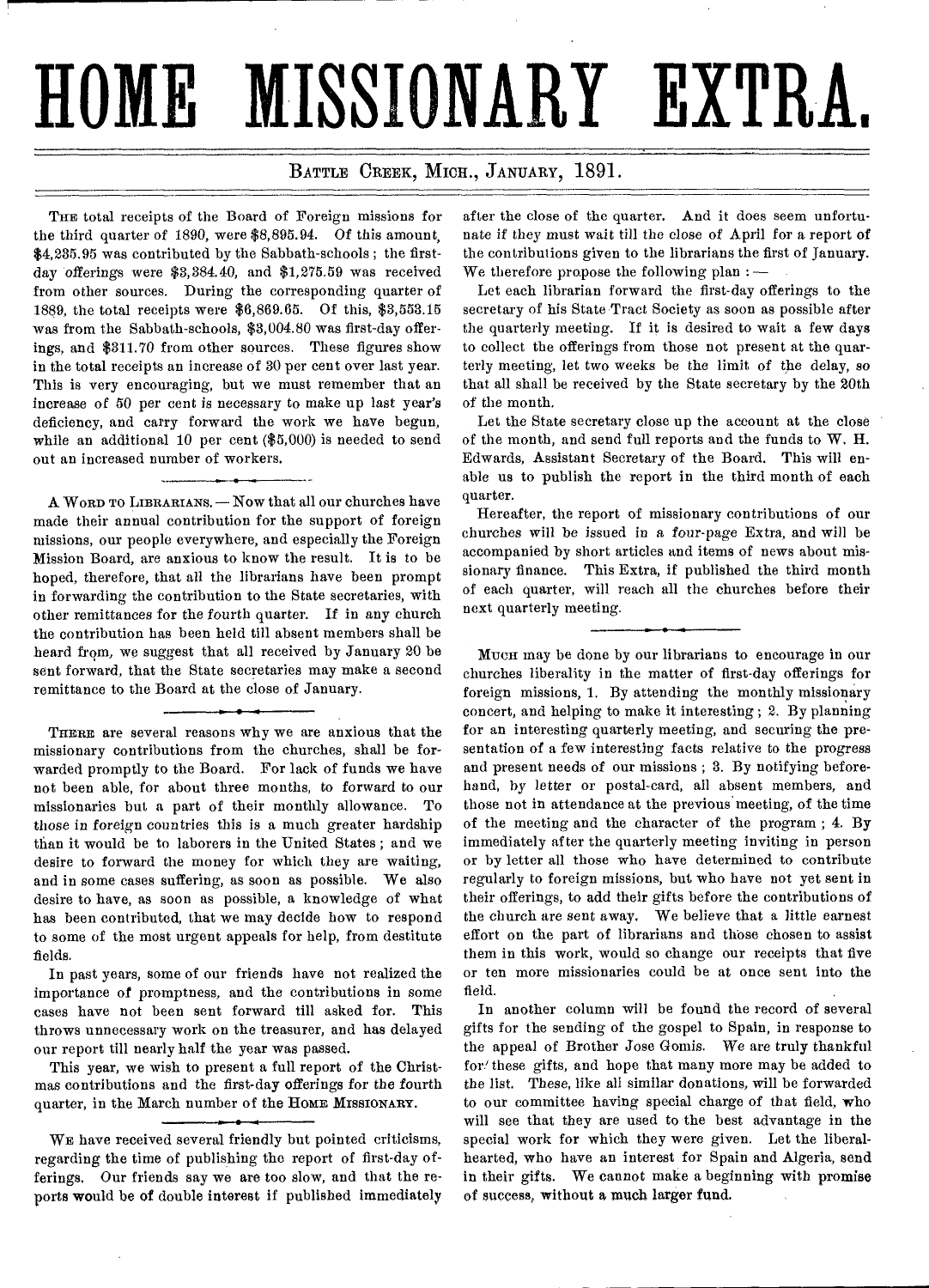NAME.  $M_{\text{EM}}$  AMT.

**WISCONSIN.** 

NAME. MEM. AMT.

**IOWA.** 

# ITEMIZED REPORT OF FIRST-DAY OFFERINGS

FOR QUARTER ENDING SEPT. 30, 1890, AS FAR AS THE

|                                      |      |                                                                                                                                                         | STATES HAVE REPORTED IN DETAIL.                                                                                                                                            |                                         |                                                          |                                                                                                                    |                    |                                               |                                                                                                                                          |                                                    |
|--------------------------------------|------|---------------------------------------------------------------------------------------------------------------------------------------------------------|----------------------------------------------------------------------------------------------------------------------------------------------------------------------------|-----------------------------------------|----------------------------------------------------------|--------------------------------------------------------------------------------------------------------------------|--------------------|-----------------------------------------------|------------------------------------------------------------------------------------------------------------------------------------------|----------------------------------------------------|
|                                      |      |                                                                                                                                                         |                                                                                                                                                                            |                                         |                                                          | Atlantic.                                                                                                          | 23                 | \$800                                         | Almond,                                                                                                                                  | \$<br>10                                           |
|                                      |      |                                                                                                                                                         |                                                                                                                                                                            |                                         |                                                          | Afton,<br>Atalissa,                                                                                                | 37<br>91           | 4 65<br>2007                                  | 00   Almond,<br>67   Avon,<br>67   Baraboo,<br>15   Belden ille,<br>19   Dibello,<br>75   Eureka,<br>70   Eureka,<br>85   Ft. Howard.    | 160<br>3 15                                        |
| MICHIGAN.                            |      |                                                                                                                                                         | $MICHIGAN. - {Continued.}$                                                                                                                                                 |                                         |                                                          | Ames.                                                                                                              | 29                 | -8 15                                         |                                                                                                                                          | 355                                                |
|                                      |      |                                                                                                                                                         |                                                                                                                                                                            |                                         |                                                          | Algona,<br>Alta,                                                                                                   | 89<br>10           | 200                                           |                                                                                                                                          | 1 05<br>181                                        |
| NAME.                                | Мви. | Аит.                                                                                                                                                    | NAME.                                                                                                                                                                      | Мем.                                    |                                                          | Boone,                                                                                                             | 27                 |                                               |                                                                                                                                          | 5 10                                               |
|                                      |      |                                                                                                                                                         |                                                                                                                                                                            |                                         | Амт.                                                     | Beaman,                                                                                                            | 30                 | 6 70                                          |                                                                                                                                          | 155                                                |
|                                      |      |                                                                                                                                                         |                                                                                                                                                                            |                                         |                                                          | Brighton,<br>Bonaparte,                                                                                            | 18<br>18           |                                               |                                                                                                                                          | 110<br>4 18                                        |
| Adrian,<br>Alaiedon,                 |      | 67<br>8<br>771                                                                                                                                          | Am't bro't forward,<br>Shelby,                                                                                                                                             |                                         | \$529 60<br>76                                           | Croton,                                                                                                            | 12                 |                                               | 185 Ft. Howard,<br>456 Grand Rapids,<br>200 Hundred Mile Grove,                                                                          | 523                                                |
| Allegan,                             |      | 2<br>70                                                                                                                                                 | St. Charles,                                                                                                                                                               |                                         | 3 94                                                     | Clear Lake,                                                                                                        |                    |                                               |                                                                                                                                          | 6 48                                               |
| Alma,                                |      |                                                                                                                                                         | $\begin{array}{c c}\n 80 & 50 & 8t.$ Louis,<br>$\begin{array}{c c}\n 285 & 86 & 86 \\ 1 & 00 & 86 & 100 \\  \end{array}\n \end{array}$                                     |                                         | 45<br>1 44                                               | Castana,<br>Council Bluffs,                                                                                        | 26<br>82           |                                               | e 65 Humbird,<br>7 09 La Grange,<br>1 20 Leon,<br>5 88 Little Prairie,                                                                   | 11 75<br>30                                        |
| Arbela,<br>Almena,                   |      |                                                                                                                                                         |                                                                                                                                                                            |                                         | 75                                                       | Cedar Rapids,                                                                                                      |                    |                                               |                                                                                                                                          | 555                                                |
| Almira,                              |      | 60                                                                                                                                                      | Sherman,                                                                                                                                                                   |                                         | 1 29                                                     | Coon Rapids,<br>Des Moines,                                                                                        | 16<br>60           |                                               |                                                                                                                                          | 4 23<br>245                                        |
| Alamo,                               |      | 12<br>1 00                                                                                                                                              | Saranac,<br>Spring Arbor,<br>Vanderbilt.                                                                                                                                   |                                         | 92<br>81                                                 | Elkhorn No. 1,                                                                                                     | 55                 |                                               | $11\overline{58}$ Loyal,<br>$5\overline{45}$ Lucas,                                                                                      | 80                                                 |
| Alaska,<br>Bancroft,                 |      | 381                                                                                                                                                     |                                                                                                                                                                            |                                         | 2 49                                                     | Eddyville,                                                                                                         | 48                 |                                               | 6 64 Mackford,                                                                                                                           | 10 29                                              |
| Bear Lake.                           |      | 750                                                                                                                                                     | Vassar,                                                                                                                                                                    |                                         | 3 80                                                     | Fontanelle.<br>Fairfield.                                                                                          | 46<br>26           |                                               | $951$ Madison,<br>6 13 Maiden Rock.                                                                                                      | 14 44<br>79                                        |
| Bunker Hill,<br>Byron Center,        |      | 500<br>3 49                                                                                                                                             | Vermontville,<br>Watrousville,                                                                                                                                             |                                         | 1 96<br>542                                              | Fonda.                                                                                                             | $\frac{18}{4}$     |                                               | 30   Mauston,                                                                                                                            | 75                                                 |
| Bloomingdale,                        |      |                                                                                                                                                         | Webberville,                                                                                                                                                               |                                         | 1 07                                                     | Gilman,                                                                                                            |                    |                                               | 1 29 Maple Works,                                                                                                                        | 1 75                                               |
| Bedford,                             |      | $\begin{smallmatrix} 3 & 3 & 3 & 3 \\ 8 & 8 & 76 & 38 \\ 8 & 8 & 76 & 8 \\ 18 & 45 & 15 & 1 \\ 1 & 20 & 36 & 1 \\ 1 & 36 & 36 & 1 \\ \end{smallmatrix}$ | Westphalia,                                                                                                                                                                |                                         | 1 04                                                     | Grinnell,<br>Hartley,                                                                                              | $30^{\circ}$<br>30 |                                               | 7 03 Milwaukee.<br>65 Milton Junction,                                                                                                   | 12 42<br>7 12                                      |
| Battle Creek,<br>Carlton,            |      |                                                                                                                                                         | Wright,<br>Willis,                                                                                                                                                         |                                         | 8 75<br>182                                              | Harlan,                                                                                                            | 13                 | 2 60                                          | Mt. Sterling,                                                                                                                            | 35                                                 |
| Carson City,                         |      |                                                                                                                                                         | White Lake,                                                                                                                                                                |                                         | 3 05                                                     | Knoxville.                                                                                                         | 44                 |                                               | 2 40 Neenah,                                                                                                                             | 16 15                                              |
| Cedar Lake,                          |      | 26                                                                                                                                                      | Total,                                                                                                                                                                     |                                         | \$569 36                                                 | Lisbon,<br>Logan,                                                                                                  | 14<br>20           |                                               | 2 50 North Lake,<br>1 17 Oakland,                                                                                                        | 1 17<br>12 39                                      |
| Cedar Springs,<br>Ceresco,           |      | $2\,96$                                                                                                                                                 |                                                                                                                                                                            |                                         |                                                          | Lansing or                                                                                                         | 11                 | 4 76                                          | Plainfield,<br>Pound,                                                                                                                    | 1 66                                               |
| Charlotte,                           |      | $\frac{8}{4}\frac{27}{62}$                                                                                                                              |                                                                                                                                                                            |                                         |                                                          | Village Creek,<br>Mona,                                                                                            | 15                 |                                               |                                                                                                                                          | 40<br>5 93                                         |
| Cleon,<br>Climax,                    |      | 2 27                                                                                                                                                    | CALIFORNIA.                                                                                                                                                                |                                         |                                                          | Marion,                                                                                                            | 16                 |                                               | $\begin{array}{c c} 95 & \text{Pop} \text{Spin,} \\ 3 & 70 & \text{Pulcifer,} \end{array}$                                               | 8 00                                               |
| Chippewa Lake,                       |      | $\begin{array}{c} 7\, \, 50 \\ 1\, \, 30 \end{array}$                                                                                                   |                                                                                                                                                                            |                                         |                                                          | Moravia,                                                                                                           | 20                 |                                               | $150$ Racine,                                                                                                                            | $2\;10$                                            |
| Colon.                               |      |                                                                                                                                                         | Arroyo Grande,                                                                                                                                                             | 15                                      | \$675                                                    | Mt. Pleasant,<br>Marshalltown,                                                                                     | 81<br>20           |                                               | 15 31 Raymond,<br>1 25 Richford.                                                                                                         | 689<br>128                                         |
| Coldwater,<br>Chapin,                |      | 80                                                                                                                                                      | 1 06 Bakersfield,                                                                                                                                                          | - 8                                     | 1 50                                                     | Nevada,                                                                                                            | 39                 |                                               | 85   River Falls,                                                                                                                        | 38                                                 |
| Decatur,                             |      | 1 32                                                                                                                                                    | Calistoga,<br>Eureka,                                                                                                                                                      | 47<br>56                                | 6 80                                                     | New Sharon,                                                                                                        | $\boldsymbol{4}$   |                                               | 1 65 Rolling,                                                                                                                            | 1 56                                               |
| Douglas,                             |      | 988<br>195                                                                                                                                              | Fresno,                                                                                                                                                                    | 190                                     | $\begin{array}{c} 17 \ \ 17 \ \ 1 \ \ 80 \end{array}$    | Olin,<br>Osceola,                                                                                                  | 22<br>67           |                                               | 170 Royalton,<br>11 30 Sand Prairie,                                                                                                     | $\begin{smallmatrix} &25\cr 2&23\end{smallmatrix}$ |
| Dimondale,                           |      |                                                                                                                                                         | Ferndale,                                                                                                                                                                  | 42<br>26                                | 21 50<br>20 00                                           | Parkersburg,                                                                                                       | 34                 | 4 10                                          | Sextonville,                                                                                                                             | 4 05                                               |
| Eaton Rapids,<br>East Saginaw,       |      |                                                                                                                                                         | $\begin{array}{c} \text{2} \\ \text{2} \\ \text{3} \\ \text{3} \\ \text{4} \end{array}$ Grangeville,<br>Guerneville,<br>Healdsburg,                                        | 7                                       | 1 40                                                     | Polk City,<br>Riverton,                                                                                            | 19<br>17           | 20<br>4 55                                    | Stevens' Point,<br>Summit Center,                                                                                                        | 369<br>198                                         |
| Edenville,<br>Elk Rapids,            |      | 50<br>4 78                                                                                                                                              |                                                                                                                                                                            | 246                                     | 1958                                                     | Ruthven,                                                                                                           | 50                 | 5 35                                          | Victory,                                                                                                                                 | 905                                                |
| Elmwood.                             |      | 252                                                                                                                                                     | Hanson,                                                                                                                                                                    | 11<br>12                                | 15 50<br>2 55                                            | Sioux City,                                                                                                        | 32                 | 8 0 7                                         | Wequiock,                                                                                                                                | 483                                                |
| Ely,                                 |      | 680<br>24                                                                                                                                               | Lockwood,<br>Laytonville,                                                                                                                                                  | 14                                      | 14 05                                                    | State Center,<br>Sandyville,                                                                                       | 38<br>35           | 2 2 0<br>11 93                                | Miscellaneous,                                                                                                                           | 13 85                                              |
| Edmore,<br>Fairgrove,                |      | 186                                                                                                                                                     | Lemoore,<br>Little River,                                                                                                                                                  | 80<br>7                                 | $\begin{array}{c} 2 & 00 \\ 1 & 95 \end{array}$          | Storm Lake,                                                                                                        | 21                 | 2 25                                          | Total,                                                                                                                                   | \$200 23                                           |
| Flint,                               |      |                                                                                                                                                         | $\begin{array}{c} 10\, \frac{35}{25}$ Los Angeles,<br>$\begin{array}{c} 25 \\ 25 \\ 86 \\ \frac{96}{25} \end{array}$ Nevada City and $\begin{array}{c} 8 \\ 1 \end{array}$ | 94                                      | 38 57                                                    | Smithland,                                                                                                         | 69                 | 2 00                                          |                                                                                                                                          |                                                    |
| Fremont.                             |      |                                                                                                                                                         |                                                                                                                                                                            | 19.                                     | 1 00                                                     | Sharps.<br>Salina,                                                                                                 | 15<br>14           | 4 20<br>55                                    |                                                                                                                                          |                                                    |
| Frankfort,<br>Fenton,                |      |                                                                                                                                                         | Norwalk,                                                                                                                                                                   | 58                                      | 5 68                                                     | Sigourney,                                                                                                         | 38                 | 4 28                                          | INDIANA.                                                                                                                                 |                                                    |
| Gowen,                               |      | $\begin{vmatrix} 2 & 25 \\ 50 \end{vmatrix}$                                                                                                            | Oakland,                                                                                                                                                                   | 419                                     | 102 51                                                   | $\begin{array}{l}\n\text{Sigou}\n\\ \text{Spencer,} \\ \text{Underwood or}\n\\ \text{Tr}_\text{atom}\n\end{array}$ | 20                 | 10 36                                         |                                                                                                                                          |                                                    |
| Grandville,<br>Greenbush,            |      | 252                                                                                                                                                     | Petaluma,                                                                                                                                                                  | 30                                      | $\begin{smallmatrix} 6 & 35 \\ 2 & 73 \end{smallmatrix}$ |                                                                                                                    | 18                 | 6 30                                          | Akron,<br>Barbers Mills,                                                                                                                 | \$1 30<br>5 50                                     |
| Greenville,                          |      | 608                                                                                                                                                     | Pasadena,<br>Placerville,                                                                                                                                                  | 11<br>18                                |                                                          | Weston,<br>Woodburn,                                                                                               | 24                 | 8 26                                          | Brookston,                                                                                                                               | 104                                                |
| Hanover,                             |      | $\overline{1}$ 15<br>565                                                                                                                                | Reno,                                                                                                                                                                      | 38                                      | $\frac{5}{6}\frac{76}{75}$                               | West Branch,<br>Winthrop,                                                                                          | 10<br>21           | $\frac{4}{2}$ $\frac{50}{05}$                 | Bourbon,                                                                                                                                 | 150                                                |
| Hastings.<br>Hazleton,               |      | 1285                                                                                                                                                    | Sacramento,                                                                                                                                                                | 47                                      | $\begin{array}{c} 11 \ 38 \\ 21 \ 30 \end{array}$        | Waukon,                                                                                                            | 22                 |                                               | Boggstown,<br>Corunna,                                                                                                                   | 3 8 3<br>1 02                                      |
| Hillsdale,                           |      | $\begin{array}{c} 381 \\ 385 \\ 40 \end{array}$                                                                                                         | San Francisco,<br>San Pasqual,                                                                                                                                             | 164<br>38                               | 5 70                                                     | Winterset,                                                                                                         | 44                 | $\begin{array}{c} 2\,86 \\ 3\,80 \end{array}$ | Denver,                                                                                                                                  | 192                                                |
| Howell,                              |      |                                                                                                                                                         | Santa Rosa,                                                                                                                                                                | 52                                      | 1 55                                                     | Wilton,<br>Individuals,                                                                                            | 11                 | 1 30<br>13 04                                 | Frankton,                                                                                                                                | 85                                                 |
| Holly,<br>Harlon,                    |      | 81                                                                                                                                                      | Santa Ana,<br>St. Helena,                                                                                                                                                  | 53<br>119                               | 6 1.<br>44 00                                            |                                                                                                                    |                    |                                               | Glenwood,<br>Hartford City,                                                                                                              | 160<br>30                                          |
| Ithaca.                              |      | 797                                                                                                                                                     | Stockton,                                                                                                                                                                  | 10                                      | 4 50                                                     | Total,                                                                                                             |                    | \$254 58                                      | Homer,                                                                                                                                   | 26                                                 |
| Ionia.<br>Individuals,               |      | 206                                                                                                                                                     | Woodland,                                                                                                                                                                  | 59                                      | 19 10                                                    |                                                                                                                    |                    |                                               | Indianapolis,                                                                                                                            | 5 71<br>30                                         |
| Jackson,                             |      | $\begin{smallmatrix} 2 & 13 \\ 3 & 58 \end{smallmatrix}$                                                                                                | Individuals.                                                                                                                                                               |                                         | 196 21                                                   | VERMONT.                                                                                                           |                    |                                               | Idaville,<br>Jonesboro,                                                                                                                  | 205                                                |
| Kent City,                           |      | 851<br>1 36                                                                                                                                             | Total,                                                                                                                                                                     |                                         | \$607 91                                                 |                                                                                                                    |                    |                                               | Kewanna,                                                                                                                                 | 1 52                                               |
| Lapeer,<br>Leslie,                   |      | 261                                                                                                                                                     |                                                                                                                                                                            |                                         |                                                          | Bordoville,                                                                                                        | 57                 | 6 51                                          | Logansport,<br>Ligonier,                                                                                                                 | 140<br>4 42                                        |
| Lyons and Muir,                      |      | 102                                                                                                                                                     | NEW YORK.                                                                                                                                                                  |                                         |                                                          | Burlington,                                                                                                        | 20                 | 3 45                                          | Monticello,                                                                                                                              | 29                                                 |
| Lakeview,<br>Lowell,                 |      | 200<br>00 <sub>1</sub><br>5                                                                                                                             |                                                                                                                                                                            |                                         |                                                          | Corinth,                                                                                                           | 11                 |                                               | 85 Morocco,                                                                                                                              | 1 40                                               |
| Maple Grove, Saginaw Co.,            |      |                                                                                                                                                         | 1 13 Adams Center,                                                                                                                                                         | 31                                      | \$150                                                    | Charleston,<br>Chelsea,                                                                                            | 62                 |                                               | 11 40   Marion,<br>1 08 Mechanicsburg,                                                                                                   | 193<br>4 5 5                                       |
| Memphis,<br>Monterey,                |      |                                                                                                                                                         | 1 15 Nataria,<br>2 29 Brookfield,<br>1 81 Bucks Bridge,<br>1 81 Bucks Bridge,<br>48 Brankfort,<br>9 17 Genoa,<br>Nataria                                                   | 10                                      |                                                          | 2 50 Hast Middlebury,<br>11 90 Granville,<br>2 00 Johnson,                                                         | $\frac{18}{7}$     |                                               | 2 39 North Liberty,                                                                                                                      | 373                                                |
| Morrice,                             |      |                                                                                                                                                         |                                                                                                                                                                            | 30<br>42                                |                                                          |                                                                                                                    | 28                 | 1 23                                          | Olivett Chapel,                                                                                                                          | 700<br>188                                         |
| Midland,                             |      |                                                                                                                                                         |                                                                                                                                                                            | 33                                      |                                                          |                                                                                                                    | $\frac{25}{70}$    |                                               | $\begin{array}{c c}\n\hat{3} & \hat{46} & \hat{19} \\ \hline\n7 & 16 & \text{Rochester,} \\ \hat{2} & 81 & \text{Waldron,}\n\end{array}$ | 3 0 9                                              |
| Mt. Morris,                          |      |                                                                                                                                                         |                                                                                                                                                                            | 15                                      | $\substack{25 \\ 50}$                                    | a 00 Jamaica,                                                                                                      | 20                 |                                               |                                                                                                                                          | 221                                                |
| Otsego,<br>Orange,                   |      |                                                                                                                                                         | 2 75 Newfane,                                                                                                                                                              | 33<br>25                                |                                                          | Wolcott,<br>Weston.                                                                                                |                    | 1.00<br>295                                   | Individuals,                                                                                                                             | 29 10                                              |
| Orleans.                             |      |                                                                                                                                                         |                                                                                                                                                                            | 11                                      | $\begin{smallmatrix} 5 & 25 \\ 1 & 00 \end{smallmatrix}$ |                                                                                                                    |                    |                                               | Total,                                                                                                                                   | \$90 70                                            |
|                                      |      |                                                                                                                                                         | a 08 Norfolk,<br>4 00 North Creek,<br>8 41 Pierrepont,                                                                                                                     | 37                                      | 3 15                                                     | Total,                                                                                                             |                    | \$44 29                                       |                                                                                                                                          |                                                    |
| Ovid,<br>Ogden Center,<br>Parkville, |      |                                                                                                                                                         |                                                                                                                                                                            | $\begin{array}{c} 23 \\ 33 \end{array}$ | 1 61<br>5 95                                             |                                                                                                                    |                    |                                               | ATLANTIC.                                                                                                                                |                                                    |
| Potterville,                         |      |                                                                                                                                                         | 8 78 Pulaski,                                                                                                                                                              | 78                                      | 4 22                                                     | TENNESSEE RIVER.                                                                                                   |                    |                                               |                                                                                                                                          |                                                    |
| Quincy,<br>Ransom,                   |      |                                                                                                                                                         | 13 38 Roosevelt,<br>3 76 Silver Hill,                                                                                                                                      | 37<br>32                                | 4 24<br>40                                               |                                                                                                                    |                    |                                               | Baltimore,                                                                                                                               | 816 43                                             |
| Reese,                               |      |                                                                                                                                                         |                                                                                                                                                                            | 63                                      | 286                                                      |                                                                                                                    |                    |                                               | Hollandsville,                                                                                                                           | 4 00                                               |
| Riverside,                           |      |                                                                                                                                                         | 1 00 Syracuse,<br>11 Watertown,<br>80 W. Monroe,                                                                                                                           | 18<br>12                                | 4 25                                                     | Cross Plains.                                                                                                      |                    | \$13 98                                       | Vineland,                                                                                                                                | 254                                                |
| Rochester,<br>Sand Lake,             |      |                                                                                                                                                         | 157   Miscellaneous,                                                                                                                                                       |                                         | 2 00<br>172                                              | Other churches and l<br>Individuals.                                                                               |                    | \$24 33                                       | Washington,<br>Individuals,                                                                                                              | 28 43<br>1 00                                      |
| Am't car'd forward,                  |      | \$529 60                                                                                                                                                | Total,                                                                                                                                                                     |                                         | \$58 80                                                  | Total,                                                                                                             |                    | \$38 31                                       | Total,                                                                                                                                   | \$52 40                                            |
|                                      |      |                                                                                                                                                         |                                                                                                                                                                            |                                         |                                                          |                                                                                                                    |                    |                                               |                                                                                                                                          |                                                    |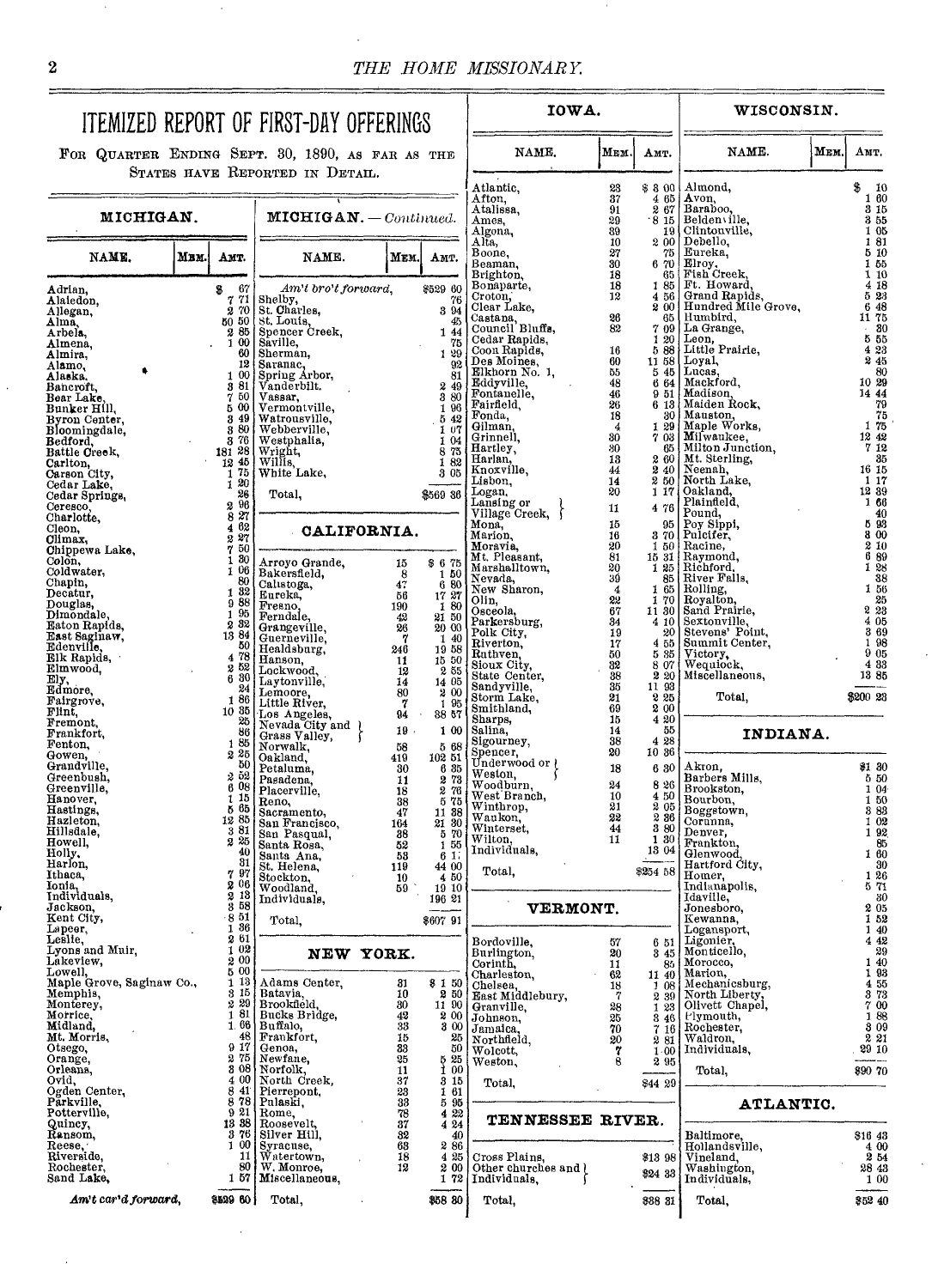## THE HOME MISSIONARY. **8**

 $\hat{\mathbf{v}}$ 

| ILLINOIS.                                                                                                                                                                                                                                                                                                                                                                                                                          |                                                                                                                                                                             |                                                                                                                                                                                                                                                                                                                                                   | OHIO.                                                                                                                                                                                                                                                                                                                                                                                                                                                                           |                                                                                                                                                                                          |                                                                                                                                                                                                                 | KANSAS.                                                                                                                                                                                                                                                                                                                                                                                                                                                                                       |                                                                                                                                                                                  |                                                                                                                                                                                                                                                                                                     | NEW ENGLAND.                                                                                                                                                                                                                                                                                                                                                                                                                                                                                                                                                                                                                                                                                                                                                                                                                                                                                                       |                                                                                                                       |                                                                                                                                                                                                                                |  |
|------------------------------------------------------------------------------------------------------------------------------------------------------------------------------------------------------------------------------------------------------------------------------------------------------------------------------------------------------------------------------------------------------------------------------------|-----------------------------------------------------------------------------------------------------------------------------------------------------------------------------|---------------------------------------------------------------------------------------------------------------------------------------------------------------------------------------------------------------------------------------------------------------------------------------------------------------------------------------------------|---------------------------------------------------------------------------------------------------------------------------------------------------------------------------------------------------------------------------------------------------------------------------------------------------------------------------------------------------------------------------------------------------------------------------------------------------------------------------------|------------------------------------------------------------------------------------------------------------------------------------------------------------------------------------------|-----------------------------------------------------------------------------------------------------------------------------------------------------------------------------------------------------------------|-----------------------------------------------------------------------------------------------------------------------------------------------------------------------------------------------------------------------------------------------------------------------------------------------------------------------------------------------------------------------------------------------------------------------------------------------------------------------------------------------|----------------------------------------------------------------------------------------------------------------------------------------------------------------------------------|-----------------------------------------------------------------------------------------------------------------------------------------------------------------------------------------------------------------------------------------------------------------------------------------------------|--------------------------------------------------------------------------------------------------------------------------------------------------------------------------------------------------------------------------------------------------------------------------------------------------------------------------------------------------------------------------------------------------------------------------------------------------------------------------------------------------------------------------------------------------------------------------------------------------------------------------------------------------------------------------------------------------------------------------------------------------------------------------------------------------------------------------------------------------------------------------------------------------------------------|-----------------------------------------------------------------------------------------------------------------------|--------------------------------------------------------------------------------------------------------------------------------------------------------------------------------------------------------------------------------|--|
| NAME.                                                                                                                                                                                                                                                                                                                                                                                                                              | Мем.                                                                                                                                                                        | AMT.                                                                                                                                                                                                                                                                                                                                              | NAME.                                                                                                                                                                                                                                                                                                                                                                                                                                                                           | Мем.                                                                                                                                                                                     | Амт.                                                                                                                                                                                                            | NAME.                                                                                                                                                                                                                                                                                                                                                                                                                                                                                         | Мкм.                                                                                                                                                                             | Амт.                                                                                                                                                                                                                                                                                                | NAME.                                                                                                                                                                                                                                                                                                                                                                                                                                                                                                                                                                                                                                                                                                                                                                                                                                                                                                              | Мюм.                                                                                                                  | Амт.                                                                                                                                                                                                                           |  |
| Aledo.<br>Belvidere,<br>Bloomington,<br>Chicago, South Side,<br>Chicago, West Side,<br>Cerro Gordo,<br>Chicago, Scandinavian,<br>Keenville,<br>Kankakee,<br>Lena,<br>Martinsville,<br>Onarga,<br>Plum River,<br>Proctor,<br>Rockford,<br>Rock Island,<br>Sadorus,<br>Sheridan,<br>Springfield,<br>Tilford,<br>Woodburn,<br>West Salem.<br>Miscellaneous,<br>Total,<br>Given in last quarter,<br>Am't shown in general re-<br>port, |                                                                                                                                                                             | \$3 95<br>844<br>276<br>25<br>4 55<br>1 10  <br>4 8 8<br>1 17<br>8 15<br>8 00<br>25 66<br>8 0 6<br>45<br>317<br>68<br>1 15<br>\$157 63<br>1181 45<br>\$339 08                                                                                                                                                                                     | Akron,<br>Bellefontaine,<br>Bloomington,<br>25 49 Bowling Green,<br>5 04   Camden,<br>3 40 Cleveland,<br>$3050$ Clyde,<br>3 00 Corsiea,<br>Delaware,<br>East Liverpool.<br>Edison,<br>Genoa,<br>Greenwich,<br>3 20 Hamler.<br>La Grange,<br>Leesburg,<br>Lima,<br>Mt. Vernon,<br>New Antioch,<br>Norwalk,<br>Pemberville,<br>Portage River,<br>9 58 Reedsville,<br>Spencer,<br>Springfield.<br>St. Clairville,<br>Toledo,<br>Van Wert,<br>Washington, C. H.,<br>West Mansfield, | $22\,$<br>$12$<br>25<br>58<br>19<br>84<br>57<br>19<br>7<br>17<br>16<br>23<br>12<br>54<br>27<br>20<br>10<br>49<br>37<br>32<br>18<br>34<br>4<br>14<br>$\frac{28}{7}$<br>15<br>13<br>$^6_9$ | \$477<br>200<br>155<br>1 55<br>121<br>10 57<br>4 04<br>25<br>200<br>485<br>101<br>26<br>141<br>2 96<br>245<br>250<br>186<br>10<br>2 30<br>60<br>2 20<br>73<br>2 28<br>120<br>2 2 2<br>87<br>3 85<br>4 4 8<br>27 | Beloit,<br>Burden,<br>Busby,<br>Clyde.<br>Dennis,<br>Deer Creek,<br>Emporia.<br>El Dorado,<br>Harvey County,<br>Hutchinson,<br>Lowe,<br>  Lehigh,<br>Moline,<br>Newton,<br>Ottawa,<br>Otis,<br>Osborne,<br>Osawkee,<br>Palermo,<br>Richland,<br>Stover,<br>Springside,<br>Topeka,<br>Valley Center,<br>Wichita,<br>Wamego,<br>Scattering,<br>Jefferson,<br>Total,                                                                                                                             | 25<br>20<br>21<br>36<br>22<br>$30\,$<br>25<br>26<br>41<br>11<br>210<br>47<br>45<br>86<br>$^{78}_{15}$<br>44<br>54<br>$\frac{21}{39}$<br>$\frac{13}{70}$<br>30<br>47<br>25<br>27  | \$330<br>$\mathbf{I}$<br>$\overline{13}$<br>1 44<br>5 54<br>4 4 8<br>47<br>6<br>\$119 20                                                                                                                                                                                                            | Cornish,<br>Newport, and<br>$\begin{array}{c c} \text{2 58} & \text{Claremont}, \\ \text{3 00} & \text{New Tpswich}, \text{N. H.}, \end{array}$<br>$\begin{array}{c} 3 & 00 \\ 1 & 25 \end{array} \begin{array}{l} {\small\textbf{New type}}\\ \textbf{Washington,} \\ \textbf{Roston,} \\ \textbf{Mass.} \end{array},$<br>$400$ Charlemont, "<br>3 00 Danvers.<br>$\boldsymbol{\epsilon}$<br>478 Dartmouth.<br>¢¢<br>8 31 Haverhill,<br>$\mathbf{G}$<br>84 Ipswich,<br>$\ddot{\phantom{a}}$<br>17 00 Lowell,<br>16 85 Lynn, "<br>1 34 New Bedford, Mass., 3 38 Reading, "<br>4 44 South Amherst, "<br>1 50 South Lancaster,<br>2 55 Springfield,<br>7 40 Vineyard Haven,<br>2 00 Worcester,<br>$\Omega$<br>3 52 Curtis Corner, R. I.,<br>Green Hill,<br>$\mathbf{G}$<br>4 19 Greenwood,<br>2 10 Slocumville, Conn.,<br>Berlin,<br>εt.<br>  East Canaan,<br>£¢<br>Hampton,<br>GG.<br>96   Norwich.<br>Individuals, | 33<br>43<br>41<br>24<br>44<br>18<br>14<br>20<br>34<br>21<br>18<br>188<br>27<br>26<br>18<br>12<br>29<br>12<br>27<br>52 | \$2,45<br>13 92<br>255<br>610<br>6 35<br>$\frac{9}{16}$ $\frac{42}{75}$<br>6 00<br>3 00<br>6 26<br>186<br>38<br>695<br>627<br>31 55<br>258<br>380<br>4 0 8<br>12 68<br>3 00<br>796<br>2 25<br>81<br>723<br>1 39<br>700<br>9 15 |  |
| NEBRASKA.                                                                                                                                                                                                                                                                                                                                                                                                                          |                                                                                                                                                                             |                                                                                                                                                                                                                                                                                                                                                   | Youngstown,<br>Miscellaneous,<br>Total.                                                                                                                                                                                                                                                                                                                                                                                                                                         | 23                                                                                                                                                                                       | 26<br>$92\,$<br>\$67 77                                                                                                                                                                                         | PENNSYLVANIA.                                                                                                                                                                                                                                                                                                                                                                                                                                                                                 |                                                                                                                                                                                  |                                                                                                                                                                                                                                                                                                     | Total,<br>\$184 69<br>NORTH PACIFIC.                                                                                                                                                                                                                                                                                                                                                                                                                                                                                                                                                                                                                                                                                                                                                                                                                                                                               |                                                                                                                       |                                                                                                                                                                                                                                |  |
| Albion,<br>Alma,<br>Blair City,<br>Blair Country.<br>Bloomington,<br>Blue Valley,<br>Broken Bow,<br>Culbertson,<br>Decatur,<br>Dunbar,<br>Fremont,<br>Ft. Calhoun,<br>Grand Island,<br>Humbolt,<br>Jackson,<br>Lincoln,<br>New Era,<br>Omaha,<br>Petershurg,<br>Red Cloud,<br>Richmond,<br>Rushville,<br>Shelton,<br>Stromsburg,<br>Trunk Butte,<br>Waco.<br>Wilsonville,<br>Scattered,<br>Total,                                  | 25<br>$\boldsymbol{9}$<br>19<br>26<br>12<br>43<br>25<br>33<br>43<br>24<br>24<br>28<br>11<br>9<br>24<br>67<br>13<br>20<br>51<br>20<br>38<br>13<br>25<br>21<br>42<br>24<br>19 | \$286<br>1 35<br>2 75<br>42<br>1 39<br>16<br>25<br>4 53<br>50<br>$\begin{smallmatrix} 1 & 71 \\ 3 & 71 \end{smallmatrix}$<br>85<br>$\begin{smallmatrix} 1 & 50\\ 2 & 00 \end{smallmatrix}$<br>17 52<br>95<br>4 11<br>85<br>1 60<br>$\begin{smallmatrix} 2 & 70 \\ 1 & 86 \end{smallmatrix}$<br>2 33<br>8 50<br>110<br>50<br>25<br>7.77<br>\$74 09 | SOUTH DAKOTA.<br>Brookings.<br>Britton,<br>Brotherfield.<br>Bridgewater,<br>Beresford,<br>Big Springs,<br>Centerville,<br>Cresbard,<br>Childstown,<br>Elk Point.<br>Ellsworth,<br>Highmore,<br>Hill City,<br>Iroquois,<br>Lakeside,<br>Milltown,<br>Mill Bank,<br>Madison,<br>Roslyn,<br>Sioux Falls,<br>Vilas,<br>Scattered Sah, keepers,<br>Total,<br>Not rec'd during quarter,<br>Am't shown in general report, \$16 38                                                      |                                                                                                                                                                                          | \$<br>50<br>$\frac{2}{4}$ $\frac{00}{25}$<br>4 58<br>6 95<br>10 88<br>3 89<br>20<br>11 10<br>23<br>1 64<br>91<br>6 50<br>25<br>185<br>5 00<br>3 95<br>700<br>2 04<br>2 9 9<br>90<br>8 9 9<br>\$81 60<br>*65 22  | Austin,<br>Burgetistown,<br>Bear Lake.<br>Blockville,<br>Corydon,<br>East Otto,<br>Edenboro,<br>Fleetwood,<br>Huntingdon,<br>Jamestown,<br>Lowville,<br>No. Warren,<br>Painted Post,<br>Philadelphia,<br>Pittsburg,<br>Port Allegheny,<br>Portville,<br>Randolph, N.Y.,<br>Raading, N. 1.,<br>Roading, Branch,<br>Roaring Branch,<br>Shinglehouse,<br>Steamburg,<br>Waterford,<br>Waterford,<br>Wellsville,<br>West Pike.<br>Wheeler,<br>Williamsport,<br>Youngsville,<br>Personal,<br>Total. | 9<br>28<br>29<br>18<br>18<br>$\overline{27}$<br>18<br>11<br>51<br>12<br>27<br>16<br>60<br>40<br>36<br>10<br>15<br>20<br>41<br>26<br>17<br>20<br>15<br>50<br>11<br>22<br>42<br>16 | \$<br>70<br>4 06<br>1 91<br>167<br>457<br>16 70<br>1 60<br>245<br>3 00<br>1 16<br>1 00<br>293<br>3 25<br>16.25<br>17 39<br>1 91<br>1 75<br>$\begin{smallmatrix} 2 & 60 \\ 8 & 47 \end{smallmatrix}$<br>2 36<br>147<br>100<br>3 13<br>1 55<br>5 17<br>100<br>3 00<br>4 28<br>1 75<br>5 60<br>\$11868 | East Portland, Or.<br>Elk City,<br>ζ¢<br>Grant's Pass,<br>$\ddot{\bullet}$<br>Gravel Ford,<br>Ġ.<br>Harrisburg,<br>$\overline{1}$<br>Marshfield,<br>$\mathbf{G}$<br>St. Johns,<br>$\overline{\mathbf{G}}$<br>Woodburn.<br>Maple Valley, Wash.<br>Spring Brook,<br>Tacoma,<br>Vancouver,<br>Wilkeson,<br>Ġ.<br>$\sim$<br>$\ddot{\phantom{a}}$<br>Total,<br>Given last quarter,+<br>Am't shown in gen. rep't.,<br>MISSOURI.<br>Carthage,<br>Economy,<br>Emporia,<br>Half Rock,<br>Harrisonville,<br>Kansas City,<br>Lincoln,<br>Nevada,<br>Pleasant Hill,                                                                                                                                                                                                                                                                                                                                                            | 39<br>28<br>43<br>43<br>18<br>89<br>47<br>91                                                                          | \$60 80<br>5 10<br>365<br>1 80<br>$\frac{22}{3}$<br>830<br>5 20<br>290<br>1 83<br>3 25<br>33 92<br>10 55<br>8140 27<br>64 68<br>\$204 95<br>\$8 10<br>1 50<br>6 15<br>365<br>1 88<br>11 37<br>5 00<br>4 50<br>40               |  |
| UPPER COLUMBIA.                                                                                                                                                                                                                                                                                                                                                                                                                    |                                                                                                                                                                             |                                                                                                                                                                                                                                                                                                                                                   | TEXAS.                                                                                                                                                                                                                                                                                                                                                                                                                                                                          |                                                                                                                                                                                          |                                                                                                                                                                                                                 | COLORADO.                                                                                                                                                                                                                                                                                                                                                                                                                                                                                     |                                                                                                                                                                                  |                                                                                                                                                                                                                                                                                                     | Rich Hill,<br>Rockville,<br>Rolla,                                                                                                                                                                                                                                                                                                                                                                                                                                                                                                                                                                                                                                                                                                                                                                                                                                                                                 | 12<br>11<br>14                                                                                                        | 75<br>1 00<br>7 00                                                                                                                                                                                                             |  |
| Milton, Oregon,<br>Colfax, Washington,<br>Dayton,<br>$\mathbf{G}_{\mathbf{A}}$<br>Farmington,<br>$\epsilon$<br>Garfield,<br>Medical Lake, Wash.,<br>Pataha.<br>44<br>Spokane Falls,<br>$\mathbf{G}$<br>Walla Walla,<br>Highland Valley, Idaho,<br>Viola,<br>Individuals,<br>Total,                                                                                                                                                 |                                                                                                                                                                             | \$668<br>152<br>2.75<br>1 00<br>320<br>2 25<br>240<br>3 17<br>13 15<br>-30<br>1<br>483<br>1735<br>\$59 60                                                                                                                                                                                                                                         | Cedar Grove,<br>Cleburne,<br>Clifton,<br>Corsicana,<br>Dallas,<br>Fairyland,<br>Ladonia,<br>Peoria,<br>Plano,<br>Rockwall,<br>Savoy,<br>Individuals,<br>Total,                                                                                                                                                                                                                                                                                                                  | 21<br>60<br>21<br>36<br>40<br>12<br>18<br>70<br>35<br>22<br>40                                                                                                                           | \$ 3 45<br>6 30<br>360<br>685<br>14 50<br>170<br>1 00<br>7.70<br>8 01<br>820<br>4 50<br>$\cdot 1.55$<br>\$67 36                                                                                                 | Bellvue.<br>Boulder,<br>Denver.<br>Ft. Collins,<br>Hillsboro,<br>Pueblo.<br>Individuals,<br>Total,<br>Not rec'd during quarter,*<br>Am't shown in general report, \$43 05   port.                                                                                                                                                                                                                                                                                                             |                                                                                                                                                                                  | \$2,40<br>23 29<br>22 01<br>1 25<br>3 39<br>4 90<br>6 11<br>863 35<br>20 30                                                                                                                                                                                                                         | St. Louis.<br>Utica,<br>Scattered,<br>Total,<br>*Not received by the treasurer<br>until after December 31, therefore<br>not shown in general report.<br>+Given in last quarter, but received by treasurer in this.<br>#Not yet received by the treasurer,<br>therefore not shown in general re-                                                                                                                                                                                                                                                                                                                                                                                                                                                                                                                                                                                                                    | 55<br>50                                                                                                              | 65<br>8 8 6<br>3 4 2<br>\$53 73‡                                                                                                                                                                                               |  |
| VIRGINIA.                                                                                                                                                                                                                                                                                                                                                                                                                          |                                                                                                                                                                             |                                                                                                                                                                                                                                                                                                                                                   | WEST VIRGINIA.                                                                                                                                                                                                                                                                                                                                                                                                                                                                  |                                                                                                                                                                                          |                                                                                                                                                                                                                 |                                                                                                                                                                                                                                                                                                                                                                                                                                                                                               |                                                                                                                                                                                  |                                                                                                                                                                                                                                                                                                     | We are glad to be able to present this quarter a full report from                                                                                                                                                                                                                                                                                                                                                                                                                                                                                                                                                                                                                                                                                                                                                                                                                                                  |                                                                                                                       |                                                                                                                                                                                                                                |  |
| Mt. William,<br>Quicksburg,<br>Individuals,                                                                                                                                                                                                                                                                                                                                                                                        | 17<br>51                                                                                                                                                                    | \$<br>-70<br>501<br>10                                                                                                                                                                                                                                                                                                                            | Amos<br>Berca,<br>Kanawa,<br>Newburg,                                                                                                                                                                                                                                                                                                                                                                                                                                           |                                                                                                                                                                                          | \$151<br>2 12<br>5 85<br>700                                                                                                                                                                                    |                                                                                                                                                                                                                                                                                                                                                                                                                                                                                               |                                                                                                                                                                                  |                                                                                                                                                                                                                                                                                                     | twenty-three societies. The increase over the preceding quarter<br>is \$369.40. Canada, Minnesota, Maine, and Arkansas failed to<br>send us a report. We hope to receive reports from all for the next                                                                                                                                                                                                                                                                                                                                                                                                                                                                                                                                                                                                                                                                                                             |                                                                                                                       |                                                                                                                                                                                                                                |  |
| Total,                                                                                                                                                                                                                                                                                                                                                                                                                             |                                                                                                                                                                             | \$5 81                                                                                                                                                                                                                                                                                                                                            | Total,                                                                                                                                                                                                                                                                                                                                                                                                                                                                          |                                                                                                                                                                                          | \$16 48                                                                                                                                                                                                         | report, which will be issued in March.                                                                                                                                                                                                                                                                                                                                                                                                                                                        |                                                                                                                                                                                  |                                                                                                                                                                                                                                                                                                     |                                                                                                                                                                                                                                                                                                                                                                                                                                                                                                                                                                                                                                                                                                                                                                                                                                                                                                                    |                                                                                                                       |                                                                                                                                                                                                                                |  |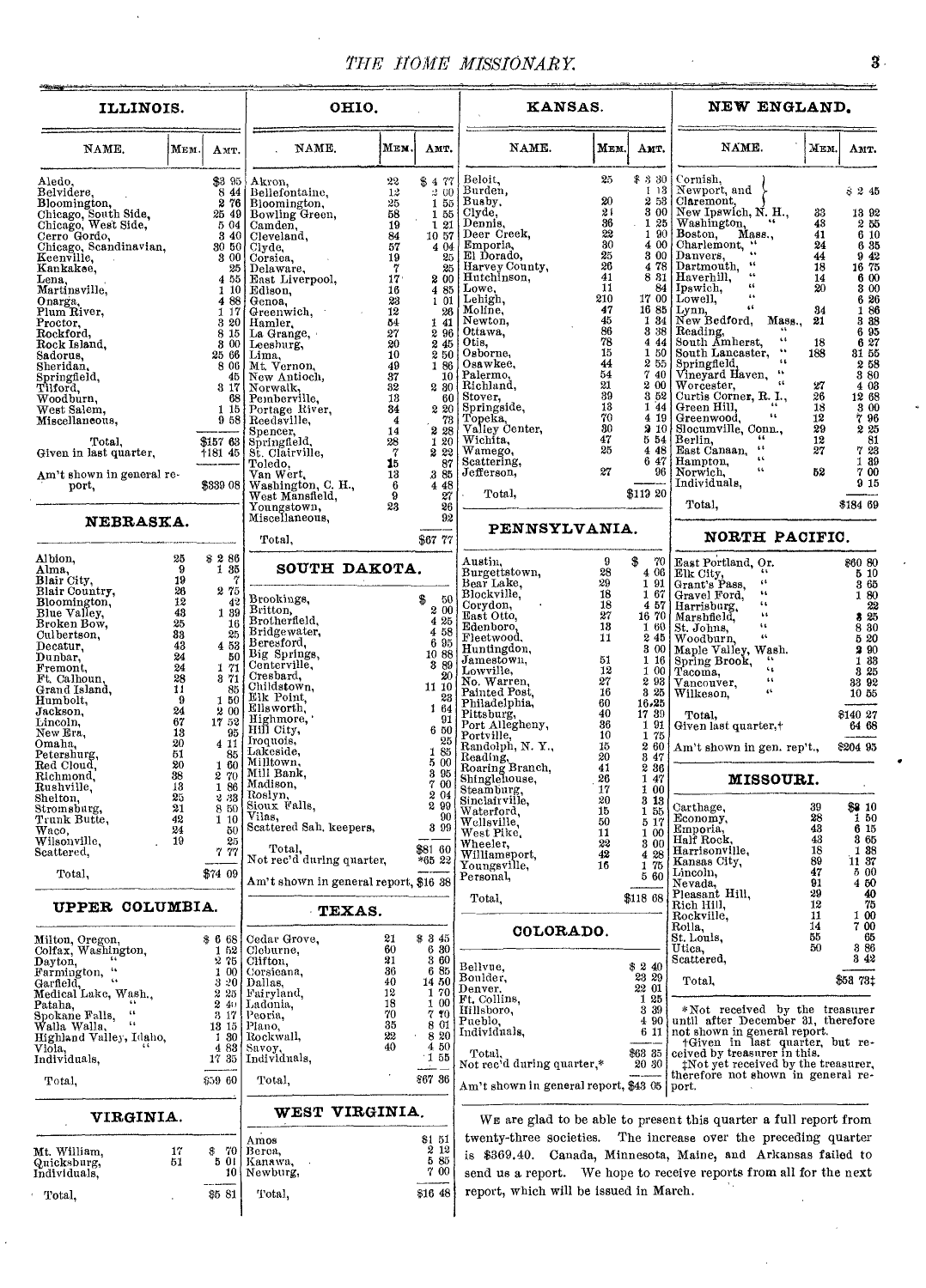# General Report of First-day Offerings Quarter Ending Sept. 30, 1890.

| NAME OF CONFERENCE.          | Whole Amount<br>for Quarter. | Mem. of<br>Conference. | Amount per<br>Member<br>Quarter.<br>per |
|------------------------------|------------------------------|------------------------|-----------------------------------------|
| DISTRICT NO. 1. -- ATLANTIC. |                              |                        |                                         |
| Atlantic,                    | \$52.40                      | 249                    | .21                                     |
| Maine,                       | 2.27                         | 452                    | .005                                    |
| New England,                 | 184.69                       | 773                    | .239                                    |
| New York,                    | 58.30                        | 830                    | .07                                     |
| N. S., N. B., P. E. I.,      |                              | 46                     |                                         |
| Canada (Quebec),             |                              | 148                    |                                         |
| Pennsylvania,                | 118.68                       | 1,050                  | .118                                    |
| Vermont,                     | 44.29                        | 409                    | .108                                    |
| Virginia,                    | 5.81                         | 114                    | .051                                    |
| West Virginia,               | 16.48                        | 117                    | .141                                    |
|                              |                              |                        |                                         |
| Totals,                      | \$482.92                     | 4,188                  | .115                                    |
| DISTRICT No. 2. - SOUTHERN.  |                              |                        |                                         |
| Southern Mission,            | \$1.00                       | 383                    |                                         |
| Tennessee River,             | 38.31                        | 172                    | ,222                                    |
|                              |                              |                        |                                         |
| Totals,                      | \$39.31                      | 555                    | .071                                    |
| DISTRICT No. 3. - LAKE.      |                              |                        |                                         |
| Illinois,                    | \$339.08                     | 847                    | .40                                     |
| Indiana,                     | 90.70                        | 1,179                  | .076                                    |
| Michigan,                    | 569.36                       | 4,308                  | .132                                    |
| Ohio,                        | 67.77                        | 1,150                  | .059                                    |
| Totals,                      | \$1,066.91                   | 7,484                  | .142                                    |
| DISTRICT No. 4. - NORTHWEST. |                              |                        |                                         |
|                              |                              |                        |                                         |
| Iowa,                        | \$254.58                     | 2,052                  | .124                                    |
| Minnesota,                   | 1.00                         | 2,005                  |                                         |
| Nebraska,                    | 74.09                        | 860                    | .086                                    |
| South Dakota,                | 16.38                        | 836                    | .015                                    |
| Wisconsin,                   | 200.23                       | 1,859                  | .108                                    |
| Totals,                      | \$546.28                     | 7,612                  | .072                                    |
| DISTRICT No. 5. - SOUTHWEST. |                              |                        |                                         |
| Arkansas,                    | \$18.86                      | 273                    | .069                                    |
| Colorado,                    | 43.05                        | 861                    | .119                                    |
| Kansas,                      | 119.20                       | 1,929                  | .061                                    |
| Missouri,                    | $*86.15$                     | 815                    | .106                                    |
| Texas,                       | 67.36                        | 425                    | .161                                    |
| Totals,                      | \$334.62                     | 8,808                  | .088                                    |
| DISTRICT No. 6. - PACIFIC.   |                              |                        |                                         |
|                              |                              |                        |                                         |
| California,                  | 18607.91                     | 2,171                  | .28                                     |
| Montana,                     | 204.95                       | 25                     |                                         |
| North Pacific.               |                              | 700                    | .293                                    |
| Upper Columbia,              | 59.60                        | 493                    | .121                                    |
| Totals,                      | \$872.46                     | 3,389                  | .257                                    |
| DISTRICT No. 7. - FOREIGN.   |                              |                        |                                         |
| British Mission,             | \$18.76                      |                        |                                         |
| South African Mission,       | 23.14                        |                        |                                         |
| Total,                       | \$41.90                      |                        |                                         |
| Grand Totals,                | \$3,384.40                   | 27,031                 | .125                                    |

(COLLECTIONS FROM BOXES.)

\* Donations for quarter ending June 30.

 $\dagger$  Donations for five months.

### for **THE MISSIONARY CONTRIBUTIONS FOR 1889 AND 1890 COMPARED.**

ON another page will be found a tabular report, showing what our people gave for missions in 1889 and 1890. This is the first time we have been able to present so complete a report, and we hope it will be studied with care.

While attending annual Conferences and State meetings, we have shown these figures to the ministers present, many of whom desired a copy for reference. So we publish the report in full, hoping that it will not only interest many, but that it will incite all to a more earnest effort for the support of our foreign missions.

Generally our brethren have been greatly astonished to find that, while prosperity has attended our work at home and abroad, and while the support for the home work is steadily increasing, the total amount raised for foreign work in 1890 was 14 per cent less than in 1889.

definite to talk about, and to work to ; and we will see what can be done. As we have laid these facts before our brethren, and asked them to labor for a revival of the missionary spirit in all the churches, many have asked, How much is needed for the present year, and what is our share ? Tell us what our Conference ought to do, so we can have something

The request seemed reasonable ; so an estimate was made as to how much each Conference could furnish, and would need to furnish, that altogether there might be \$80,- 000 raised, which is the sum necessary for the work of the present year and to pay up the deficiency of last year.

### MISSIONARY APPORTIONMENT FOR 1891,

Being a careful estimate of the amount that the churches in each Conference and Mission should contribute, to make up the \$80,000 necessary for the work of the present year.

| DISTRICT No. 1.                      |            | DISTRICT No. 4.                                 |         |
|--------------------------------------|------------|-------------------------------------------------|---------|
|                                      | \$2,300    | $Wis$ consin                                    | \$5,600 |
| $Vermont$                            | 1,225      | Minnesota                                       | 6,000   |
| Maine                                | 550        | South Dakota                                    | 1.675   |
| New York                             | 2,500      | Iowa                                            | 6,150   |
| Pennsylvania                         | 3.150      | $Nebraska$                                      | 2.150   |
| Atlantic<br>Virginia                 | 875<br>250 | DISTRICT No. 5.                                 |         |
| West Virginia                        | 250        | Missouri                                        | 2.000   |
|                                      | 300        | Kansas                                          | 3.850   |
| Quebec<br>N. S., N. B., and P. E. I. | 70         | $Colorado \ldots \ldots \ldots \ldots$          | 1.450   |
|                                      |            |                                                 | 1,275   |
| DISTRICT No. 2                       |            | Arkansas                                        | 240     |
| Tennessee River                      | 340        | DISTRICT No. 6.                                 |         |
| Southern Mission                     | 700        |                                                 | 100     |
| DISTRICT No. 3.                      |            | Montana                                         |         |
|                                      |            | Upper Columbia                                  | 1,500   |
| Michigan                             | 14.000     | North Pacific                                   | 2,800   |
| Ohio                                 | 3.450      | California                                      | 9,200   |
| Indiana                              | 3,500      |                                                 |         |
| Illinois                             | 2,550      | $Total \dots \dots \dots \dots \dots \ 380,000$ |         |

### **MISCELLANEOUS DONATIONS TO FOREIGN MISSIONS FOR THIRD QUARTER.**

| $James \: Milliroo. \ldots \ldots \ldots \ldots \ldots \ldots \ldots \ldots \ldots \ldots \ldots \ldots$ | \$100  |      |
|----------------------------------------------------------------------------------------------------------|--------|------|
|                                                                                                          |        | 6 04 |
| $James E. Rankin  \ldots \ldots \ldots \ldots \ldots \ldots \ldots \ldots \ldots$                        | 100 00 |      |
| N. S. Raymond                                                                                            | 473 89 |      |
|                                                                                                          |        | 75   |
|                                                                                                          |        | 800  |
|                                                                                                          |        | 600  |
|                                                                                                          | 116 56 |      |
| Individuals, per Colorado Tract Society                                                                  | 62 00  |      |
| $\mathbf{M}$ Michigan $\mathbf{M}$                                                                       |        | 1.35 |
| Colorado Conference                                                                                      | 500 00 |      |
|                                                                                                          |        |      |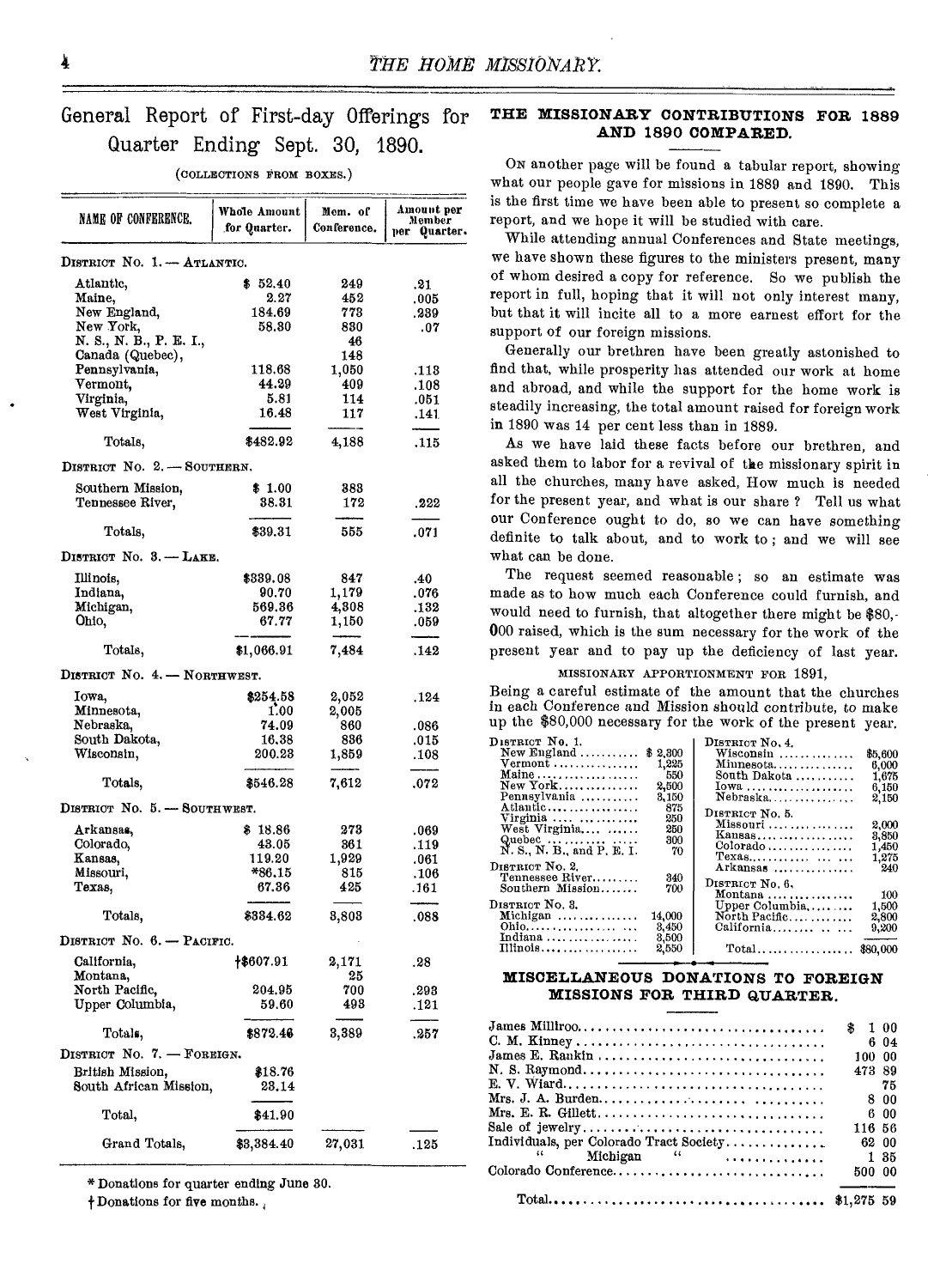# COMPARATIVE SUMMARY OF CONTRIBUTIONS FOR FOREIGN MISSIONS,

FOR THE TWO YEARS ENDING JUNE 30, 1889, AND JUNE 30, 1890.

| CONFERENCE.                                                                                                                                                                | Christmas<br>Offerings.                                                                  |                                                                                      | First-day<br>Offerings.                                                               |                                                                                      | Sabbath-school<br>Donations.                                                      |                                                                                               | Pledges and Other<br>Donations.                 |                                           | Totals.                                                                                       |                                                                                                         | Gain.                      | Loss.                                                            | Mem-<br>ber-<br>ship.                                               | Per<br>Capita.                                                                       |
|----------------------------------------------------------------------------------------------------------------------------------------------------------------------------|------------------------------------------------------------------------------------------|--------------------------------------------------------------------------------------|---------------------------------------------------------------------------------------|--------------------------------------------------------------------------------------|-----------------------------------------------------------------------------------|-----------------------------------------------------------------------------------------------|-------------------------------------------------|-------------------------------------------|-----------------------------------------------------------------------------------------------|---------------------------------------------------------------------------------------------------------|----------------------------|------------------------------------------------------------------|---------------------------------------------------------------------|--------------------------------------------------------------------------------------|
|                                                                                                                                                                            | 1889.                                                                                    | 1890.                                                                                | 1889.                                                                                 | 1890.                                                                                | 1889.                                                                             | 1890.                                                                                         | 1889.                                           | 1890.                                     | 1889.                                                                                         | 1890.                                                                                                   | 1890.                      | 1890.                                                            | 1890.                                                               | 1890.                                                                                |
| $D$ is trict $N_0$ , $1$<br>Maine<br>$Vermont$<br>New England.<br>$New York$<br>Pennsylvania<br>Atlantic<br>Virginia<br>West Virginia<br>Quebec<br>N. S., N. B., & P. E. I | \$118.03<br>541.33<br>1,510.54<br>745.89<br>702.70<br>271.25<br>49.93<br>38.08<br>111.80 | \$15.41<br>484.26<br>656.52<br>444.67<br>552.19<br>257.58<br>38.02<br>66.00<br>40.60 | \$169.03<br>273.33<br>764.89<br>358.54<br>565.43<br>106.52<br>25.20<br>29.14<br>34.35 | \$82.86<br>160.40<br>612.88<br>379.43<br>478.40<br>132.60<br>42.74<br>55.12<br>21.80 | \$53.58<br>167.06<br>391.12<br>182.09<br>301.36<br>33.14<br>9.78<br>5.76<br>21.41 | \$77.97<br>201.46<br>484.86<br>221.08<br>422.79<br>236.54<br>19.59<br>20.26<br>41.46<br>18.71 | \$9.00<br>5.00<br>3.30<br>3.00<br>18.96<br>1.00 | \$45.00<br>105.50<br>2.00<br>3.00<br>8.85 | \$349.64<br>986.72<br>2,666.55<br>1,289.82<br>1,572.49<br>410.91<br>103.87<br>73.98<br>167.56 | \$176.24<br>891.12<br>1,754.26<br>1,150.68<br>1,455.38<br>626.72<br>100.35<br>144.38<br>112.71<br>18.71 | \$215.81<br>70.40<br>18.71 | \$173.40<br>95.60<br>912.29<br>139.14<br>117.11<br>3.52<br>54.85 | 452<br>409<br>773<br>830<br>1,050<br>249<br>114<br>117<br>148<br>46 | \$.389<br>2.178<br>2.269<br>1,386<br>1.386<br>2.516<br>-911<br>1.234<br>.761<br>.406 |
|                                                                                                                                                                            | \$4,089.55                                                                               | \$2,555.25                                                                           | \$2,326.43                                                                            | \$1,966.23                                                                           | \$1,165.30                                                                        | \$1,744.72                                                                                    | \$40.26                                         | \$164.35                                  | \$7,621.54                                                                                    | \$6,430.55                                                                                              | \$304.92                   | \$1,495.91                                                       | 4,188                                                               | \$1.535                                                                              |
| DISTRICT No. $2$<br>Cumberland Mission<br>Tennessee River<br>South Atlantic<br>North Carolina                                                                              | \$ 21.38<br>99.35<br>26.40<br>178.83                                                     | \$20.35<br>82.91<br>24.05<br>112.52<br>6.40                                          | \$31.31<br>9.26<br>24.20<br>31.41<br>1.14                                             | \$19.90<br>67.93<br>27.30<br>79.75<br>8.28                                           | \$1.66<br>27.23<br>15.15<br>6.94                                                  | \$9.57<br>24.43<br>50.85<br>16.65<br>16.13                                                    |                                                 | \$2.70<br>1.00                            | \$54.35<br>135.84<br>50.60<br>225.39<br>8.08                                                  | \$52.52<br>175.27<br>103.20<br>208.92<br>30.81                                                          | \$39.43<br>52.60<br>22.73  | \$1.83<br>16.47                                                  | 37<br>172<br>119<br>170<br>57                                       | \$1.419<br>1.019<br>.867<br>1.228<br>.540                                            |
| $Total \dots \dots \dots \dots \dots \dots \dots$                                                                                                                          | \$325.96                                                                                 | \$246.23                                                                             | \$97.32                                                                               | \$203.16                                                                             | \$50.98                                                                           | \$117.63                                                                                      |                                                 | \$3.70                                    | 8474.26                                                                                       | \$570.72                                                                                                | \$114.76                   | \$18.30                                                          | 555                                                                 | \$1.028                                                                              |
| DISTRICT $No. 3$<br>Illinois                                                                                                                                               | \$6,918.89<br>886.48<br>489.98<br>359.27                                                 | \$3,920.48<br>511.26<br>510.06<br>701.30                                             | \$2,420.65<br>440.04<br>263.04<br>418.02                                              | \$1,875.36<br>514.49<br>283.27<br>318.02                                             | \$1,520.04<br>302.48<br>153.88<br>456.35                                          | \$2,861.99<br>347.53<br>364.96<br>493.39                                                      | \$538.23<br>149.86<br>25.00                     | \$405.84<br>15.00                         | \$11,397.81<br>1,629.00<br>1,056.76<br>1,256,64                                               | \$9,063.67<br>1,373.28<br>1,158.29<br>1.527.71                                                          | \$101.53<br>271.07         | \$2,334.14<br>255.72                                             | 4.308<br>1,150<br>1,179<br>847                                      | \$2.103<br>1.194<br>.982<br>1.803                                                    |
| $Total$                                                                                                                                                                    | \$3,654.62                                                                               | \$5,643.10                                                                           | \$3,539.75                                                                            | \$2,991.14                                                                           | \$2,432.75                                                                        | \$4,067.87                                                                                    | \$713.09                                        | \$420.84                                  | \$15,340.21                                                                                   | \$13,122.95                                                                                             | \$372.60                   | \$2,589.86                                                       | 7,484                                                               | \$1.753                                                                              |
| DISTRICT No. $4$<br>Wisconsin<br>Minnesota<br>South Dakota<br>Iowa<br>Nebraska                                                                                             | \$1,795.69<br>1.677.41<br>651.39<br>2,809.55<br>1,008.41                                 | \$1,031.50<br>1,017.21<br>397.87<br>1.655.16<br>463.52                               | \$ 822.31<br>891.04<br>789.28<br>1,582.28<br>577.39                                   | \$981.77<br>998.38<br>674.69<br>1.193.88<br>414.87                                   | $$686.91^-$<br>654.33<br>351.92<br>549.18<br>211.83                               | \$838.50<br>905.20<br>436.48<br>829.64<br>319.26                                              | \$303.70<br>23.95<br>8.00                       | \$25.50<br>2.00<br>10.00<br>138.95        | \$3,304.91<br>3.526.48<br>1,792.59<br>4,964.96<br>1,805.63                                    | \$2,851.77<br>2,946.29<br>1,511.04<br>3,688.68<br>1,336.60                                              |                            | \$453.14<br>580.19<br>281.55<br>1,276.28<br>469.03               | 1,859<br>2,005<br>836<br>2.052<br>860                               | \$1,534<br>1.469<br>1.807<br>1.797<br>1.551                                          |
| $Total \dots \dots \dots \dots \dots \dots$                                                                                                                                | \$7,942.45                                                                               | \$4,565.26                                                                           | \$4,662.30                                                                            | \$4,263.59                                                                           | \$2,454.17                                                                        | \$3,329.08                                                                                    | \$335.65                                        | \$176.45                                  | \$15,394.57                                                                                   | \$12,334.38                                                                                             |                            | \$3,060.19                                                       | 7.6 <sub>i2</sub>                                                   | \$1.620                                                                              |
| DISTRICT $No.5$<br>Missouri<br>Kansas<br>$Colorado \ldots \ldots \ldots$<br>Arkansas                                                                                       | \$507.55<br>1.364.12<br>412.76<br>261.21<br>78.28                                        | 8285.17<br>838.16<br>319.70<br>177.43<br>44.95                                       | \$231.72<br>264.66<br>197.38<br>126.23<br>32.40                                       | \$119.89<br>563.28<br>288.43<br>144.14<br>17.78                                      | \$136.94<br>500.13<br>186.98<br>25.45<br>19.69                                    | \$245.20<br>562.11<br>384.10<br>87.24<br>35.79                                                | 3.40<br>80.00                                   | \$10.00<br>7.00                           | \$ 876.21<br>2,129.31<br>877.12<br>412.89<br>130.37                                           | \$660.26<br>1.970.45<br>992.23<br>408.81<br>98.52                                                       | \$115.11                   | \$215.95<br>158.86<br>4.08<br>31.85                              | 815<br>1,929<br>361<br>425<br>273                                   | \$.810<br>1.021<br>2.748<br>.961<br>.360                                             |
|                                                                                                                                                                            | \$2,623.92                                                                               | \$1,665.41                                                                           | \$852.39                                                                              | \$1,133.52                                                                           | \$869.19                                                                          | \$1,314.34                                                                                    | \$80.40                                         | \$17.00                                   | \$4,425.90                                                                                    | \$4,130.27                                                                                              | \$115.11                   | \$410.74                                                         | 3,803                                                               | \$1.086                                                                              |
| DISTRICT No. $6$<br>Montana<br>Upper Columbia<br>North Pacific<br>$California \ldots \ldots \ldots \ldots$                                                                 | \$576.49<br>1,080.46<br>4,822.10                                                         | \$44.25<br>256.10<br>828.19<br>2,444.28                                              | \$178.49<br>500.72<br>832.63                                                          | \$143.30<br>582.30<br>1,372.74                                                       | \$220.59<br>567.64<br>3,071.00                                                    | \$32.21<br>340.36<br>809.22<br>3,554.09                                                       | \$45.15                                         | \$1.25                                    | \$1,020.72<br>2,148.82<br>8,725.73                                                            | \$76.46<br>741.01<br>2,219.71<br>7,371.11                                                               | \$76.46<br>70.89           | \$279.71<br>1,354.62                                             | 25<br>493<br>700<br>2,171                                           | \$3,058<br>1.503<br>3.171<br>3.395                                                   |
|                                                                                                                                                                            | \$6,479,05                                                                               | \$3,572.82                                                                           | \$1,511.84                                                                            | \$2,098.34                                                                           | \$3,859.23                                                                        | \$4,735.88                                                                                    | \$45.15                                         | \$1.25                                    | \$11,895.27                                                                                   | \$10,408.29                                                                                             | \$147.35                   | \$1,634.33                                                       | 3,389                                                               | \$3.071                                                                              |
|                                                                                                                                                                            |                                                                                          | \$19,284.37                                                                          | \$12,990.03                                                                           | \$12,720.28                                                                          | \$10,980.74                                                                       | \$15,801.69                                                                                   | \$1,214.55                                      | \$783.59                                  | \$55,300.87                                                                                   | \$48,589.93                                                                                             | \$1,689.23                 | \$8,400.17                                                       | 27,031                                                              | \$1.797                                                                              |

 $\Delta\Omega$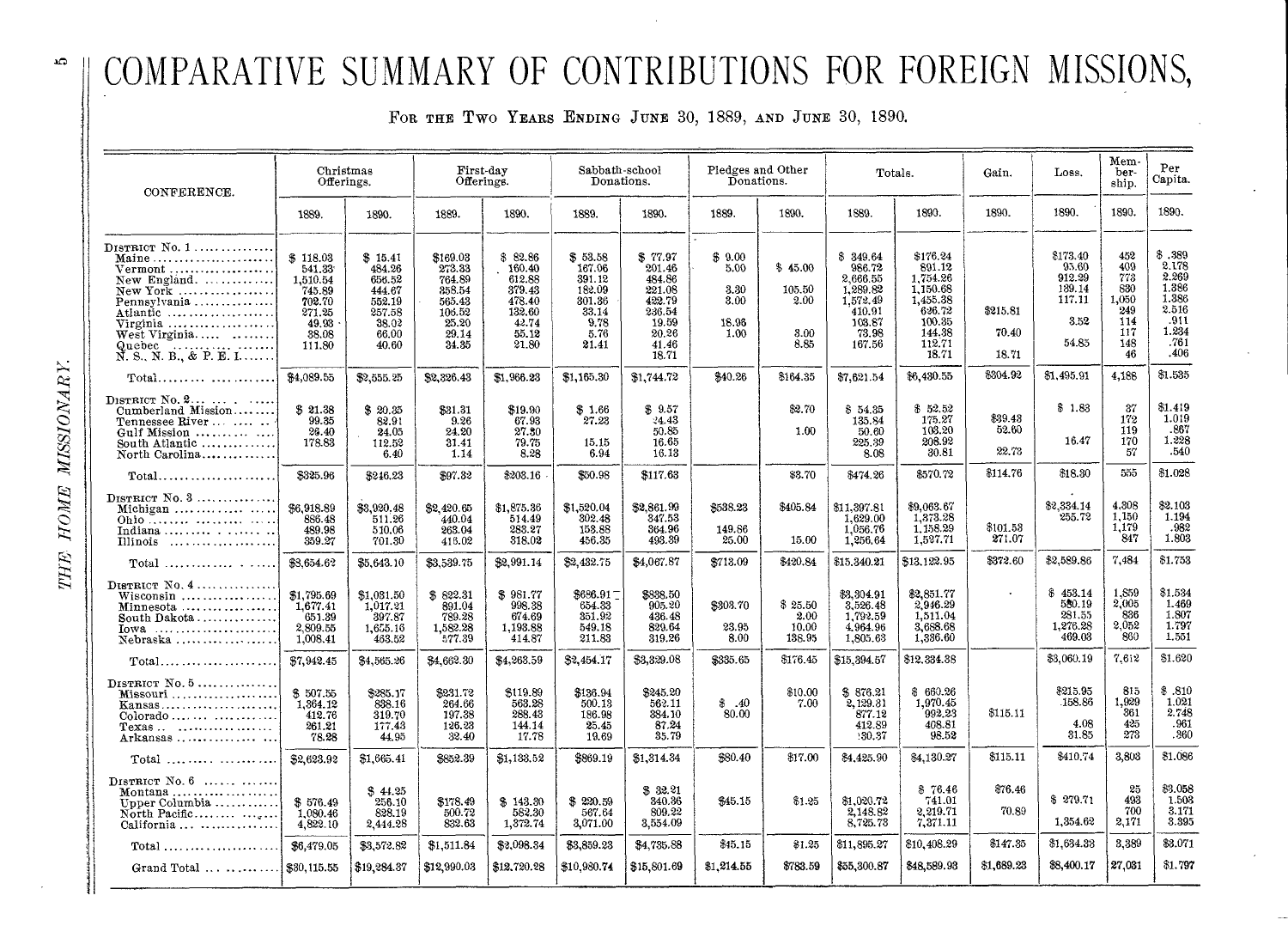**LABORERS IN SEVENTH-DAY ADVENTIST FOREIGN CONFERENCES AND MISSIONS.** 

|                                                | Ministers. |         | Licensed<br>Preachers<br>and Bible<br>Workers. |                  | Editors<br>agers. |         |           |         | and Busi-Lady Bible Colporters. |         | Binders.        |                       |             | not                                               |              |                  |
|------------------------------------------------|------------|---------|------------------------------------------------|------------------|-------------------|---------|-----------|---------|---------------------------------|---------|-----------------|-----------------------|-------------|---------------------------------------------------|--------------|------------------|
| NAME OF COUNTRY.                               | American.  | Native. | American.                                      | Native.          | American          | Native. | American. | Native. | American.                       | Native. | and<br>Printers | churches.<br>ð<br>Хo. | Membership. | of adherents<br>churches.<br>$_{\rm Xm}^{\rm o.}$ | Tithes paid. | Other donations. |
| $*$ Australia                                  | 3          | 3       |                                                | 9                | 2                 |         | 1         |         |                                 | 24      | 15              | 6                     | 445         |                                                   | \$1,175.72   |                  |
| Central Europe                                 | 5          | 8       |                                                | 4                | 1                 | 3       | 1         | 3       |                                 | 19      | 30              | 88                    | 783         | 195                                               | 3,647.71     | \$1,314.27       |
| $Dennark, \ldots, \ldots, \ldots$              | 1          | 2       |                                                | $\boldsymbol{2}$ | 1                 |         |           | 8       |                                 | 7       |                 | 11                    | 333         | 127                                               | 773.80       | 458.51           |
| Great Britain                                  | 1          |         |                                                | $\boldsymbol{2}$ | 1                 | 1       | 6         | 2       | 12                              | 8       | 5               | 8                     | 186         | 40                                                | 2,014.88     | 175.61           |
| New Zealand                                    | 2          |         |                                                | $\mathbf{2}$     |                   |         |           | 2       |                                 | 15      |                 | 4                     | 210         |                                                   | 1,782.05     |                  |
| $Normay \ldots \ldots \ldots \ldots$           | 2          | 1       |                                                | $\mathbf{2}$     | 8                 | 1       |           |         |                                 | 10      | 19              | 4                     | 245         | 109                                               | 1,271.34     |                  |
| $*$ Pacific Islands                            | 2          |         | 1                                              |                  |                   |         | 3         |         |                                 |         |                 | 2                     | 107         |                                                   |              |                  |
| *South Africa                                  | 2          |         | 1                                              |                  | 1                 |         | 1         |         | 1                               | ĥ       |                 | 5                     | 120         | 30                                                | 2,783.85     |                  |
|                                                |            | 1       |                                                | 5.               |                   | 1       |           | 2       |                                 | 23      |                 | 15                    | 398         | 110                                               | 835.21       | 26.43            |
| Totals $\ldots \ldots \ldots \ldots$           | 18         | 10      | 2                                              | 27               | 9                 | 6       | 12        | 12      | 13                              | 112     | 69              | 88                    | 2827        | 611                                               | \$14,284.06  | \$1,974.82       |
| *Statistics brought up to date of publication. |            |         |                                                |                  |                   |         |           |         |                                 |         |                 |                       |             |                                                   |              |                  |

### **OUR FIRST-DAY OFFERINGS.**

"LAY up for yourselves treasures in heaven, where neither moth nor rust doth corrupt, and where thieves do not break through nor steal : for where your treasure is, there will your heart be also."

These words were spoken by the Saviour in his sermon on the mount. The instruction was not given because high Heaven is dependent on mortal man for means ; for every beast of the forest is his, and the cattle upon a thousand hills. God has power at any moment to work a miracle, and place an abundance of gold and silver in the treasury, for the carrying forward of his work.

But the Redeemer, when he uttered these words, knew that there was only one true happiness to be found on earth ; viz., that which is centered in heaven ; and it is because he saw that by having their treasure in heaven, humanity would reap to their souls a joy and peace and comfort that only the riches of heaven can give, that he called upon us to lay up for ourselves treasures in heaven. What matchless love is here betrayed ! Fallen man with heart renewed by the grace of God, and elevated by having a conception of the divine plans for the redemption of the race, is given the privilege of sacrificing worldly pleasure, in its stead to be made a sharer of the joy that was set before the Son of God. It is on account of his great love for us, that God calls upon us to support his cause with our means.

Those who make a practice of laying aside a tenth of the means which God has intrusted to their stewardship, soon come to regard that amount as belonging to the Lord, and not to themselves at all. This is right, and the thought is prompted by the Spirit of God, for if this is not done, the steward is robbing his Master, and is breaking the eighth commandment.

But with offerings many make a difference. The offering is looked upon as an amount donated to the Lord, and which the donor is under *no* obligations to *give.* Some feel a special interest in one particular enterprise, and will give liberally to see it carried forward ; but if money is required for some other purpose, they feel no burden to give anything to it. Others feel enthusiastic over first one enterprise and then another, but give systematically to none.

But giving in these ways does not draw out the highest and holiest impulses of the soul. God may be robbed by withholding offerings as well as by withholding the tithe. (See Mal. 3 : 8.) For all the means that man expends on useless or unnecessary things, God will hold him to account. The Father poured out all heaven in the gift of his own dear Son, and he calls upon man to co-operate in the work of redemption, by giving freely of his means, and realizing that nothing which he has is his own, but all is a loan from on high. If the motives that actuate in making offerings are because in so doing we are following in the footsteps of the Redeemer, and are depositing our means in the bank of heaven, confidently believing that the interest will be revealed in souls shining in glory around the throne of God, when the redeemed are gathered home, we will be doubly blessed, and will find that ,through the grace of God we are becoming better men and women. In such motives as these there is nothing selfish, and all who work from such principles are looking unto Jesus, the author and finisher of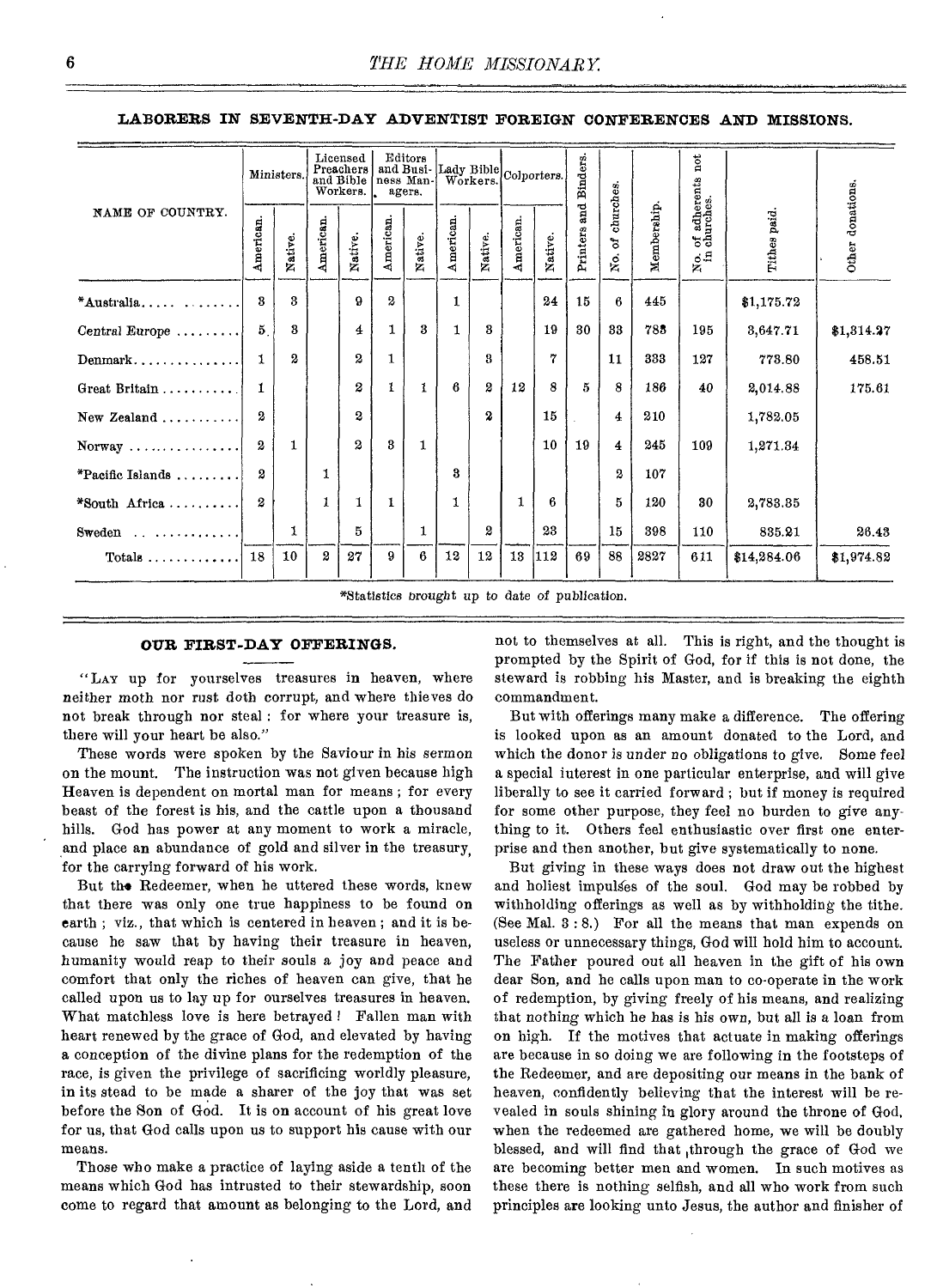our faith, who for the joy that was set before him endured the cross.

There is a tinge of selfishness in being willing to give to some enterprises and not to others, and sometimes this may almost amount to an idol in the heart ; but where money is given into a general fund, there can be no such danger.

The system of first-day offerings was one adopted by the apostle Paul, an inspired servant of God. In addressing the church at Corinth he says : "Let every one of you lay by him in store, *as God hath prospered him."* Brethren and sisters, do we do this ? Do we weekly recount the financial prosperity we have been recipients of from the hand of God, and accordingly give of his own to him ? First-day offerings, like the tithe, fall heavily on none ; for poor and rich alike are only asked to lay by them in store, "as God bath prospered" them.

Those who are receiving a regular salary can give a fixed amount, and lay it aside every week. Those who depend upon the produce of their farms may not be able to be so systematic ; but both can please God by giving according to their prosperity.

In some cases it may be well for the children to make their donations at the Sabbath-school, as many of them have little but what their parents give them. But we believe that all those who have a means of livelihood will be blessed by giving according to the apostolic plan. Some families may prefer to have only one of the first-day offering boxes among them. To this we can see no objection. There are families who are already working on this plan.

It grieves us that the first-day offering returns for the past year show a smaller amount received than during the year previous. We believe that this loss is in a great measure attributable to forgetfulness on the part of the brethren to place regularly the offering in the box provided for that purpose. The following plan for making this a regular and systematic service, has been proposed : That the family box or boxes be laid on the table on the morning or evening of the first day, at the time of worship, and that after, the family have knelt in prayer, and God has been praised for his sustaining care through the week that is past, and prayed to for bounties through the one that is just commencing, those who have an offering can deposit it in the box. Then at the end of the quarter the boxes can be brought to the librarian, and the amount delivered.

Some have told us that if they only knew how much they ought to give, they could work more understandingly, and ministers have been asked, " How much do you think would be a fair amount for me to give ?" Dear brethren and sisters, this is a matter which you alone can decide ; it is between yourself and your God, and we believe that it is too sacred a trust for us to lay our hands on, and dictate in regard to. We are to give *as God hath prospered 'us.* God has left it thus indefinite that there may be a chance for man to exercise all the liberality of soul that he will toward the cause he professes to love, or to expend on himself a part of what he might have invested in the work of redemption. By leaving it in this way, God has afforded an opportunity for men and women to reap a greater blessing than if the amount had been fixed.

When we kneel in prayer on the morning of the first day, and make the placing of the offering in the boxes a part of our worship before God, it will associate in our minds the sacred connection between offerings and the worship of the Most High. And after all, when we have done the best we can, and feel that God accepts our sacrifice, who are we that we should be able to offer so willingly after this sort ? for all things come of God, and of his own do we give him.

It is sweet to work for Jesus, whether it be with our hands or by our means. Those things that cost the most are prized the highest, and God desires that we prize the true riches. None are obliged to work for, or to give to, God ; but by so doing all can experience something of the love by which God *commended* his *love* to us, in that while we were yet sinners, Christ died for us. P. T. M.

### **MISSIONARY ADDRESSES.**

A WRITER in the *Gospel in all Lands,* giving counsel to those visiting the churches to arouse an interest in missions,  $says : -$ 

"If we can have but one chance in a place, let us get at the boys and girls ; talk to the children, and the largest, deepest impressions will be made. Get into the monthly missionary concert. If you work up those thirty that are present, you work up the whole church. The monthly concert may be the best meeting of the whole month, if we take pains with it. Be careful to speak loud enough so as to be easily heard. Do not try to cover everything in the whole field. Take a point, and develop it. One thought, if it be carried home, is better than a thousand thoughts left in the midst. Nearly all speakers fail to measure the time that it takes to tell a story. Keep a memorandum of the questions that people ask you, and then just answer them in a somewhat systematic manner. Say in public exactly the things you have said in private, without varying a particle, no matter what the size of the audience. Spread missionary literature. Make the people read and think about missions; then they will feel, and pray, and give.'

### **FAITH AND WORKS.**

WE all believe most heartily in the importance of foreign missions ; but our knowledge of missions is very limited, and it is seldom that missionary effort exceeds missionary knowledge. How shall we become better acquainted with mission fields, with the peoples sitting in darkness, and with methods of missionary work

We believe in home missionary work, and that every one taking the name of Christ, should labor personally for the salvation of others. But there is a lack of that consecration and zeal which is necessary to the work. How shall we get a renewal of power and wisdom ?

We are a temperance people, and believe it a duty to live healthfully. We see a world of unnecessary sickness all about us,— sickness which is the result of ignorance and the grossest neglect of nature's plainest laws. We believe it would be a noble work to labor kindly for the relief of the suffering, and to disseminate information regarding the principles of health, that would check this increasing tide of woe. This would be following the example of our Lord and Master, Jesus Christ, who "went about doing